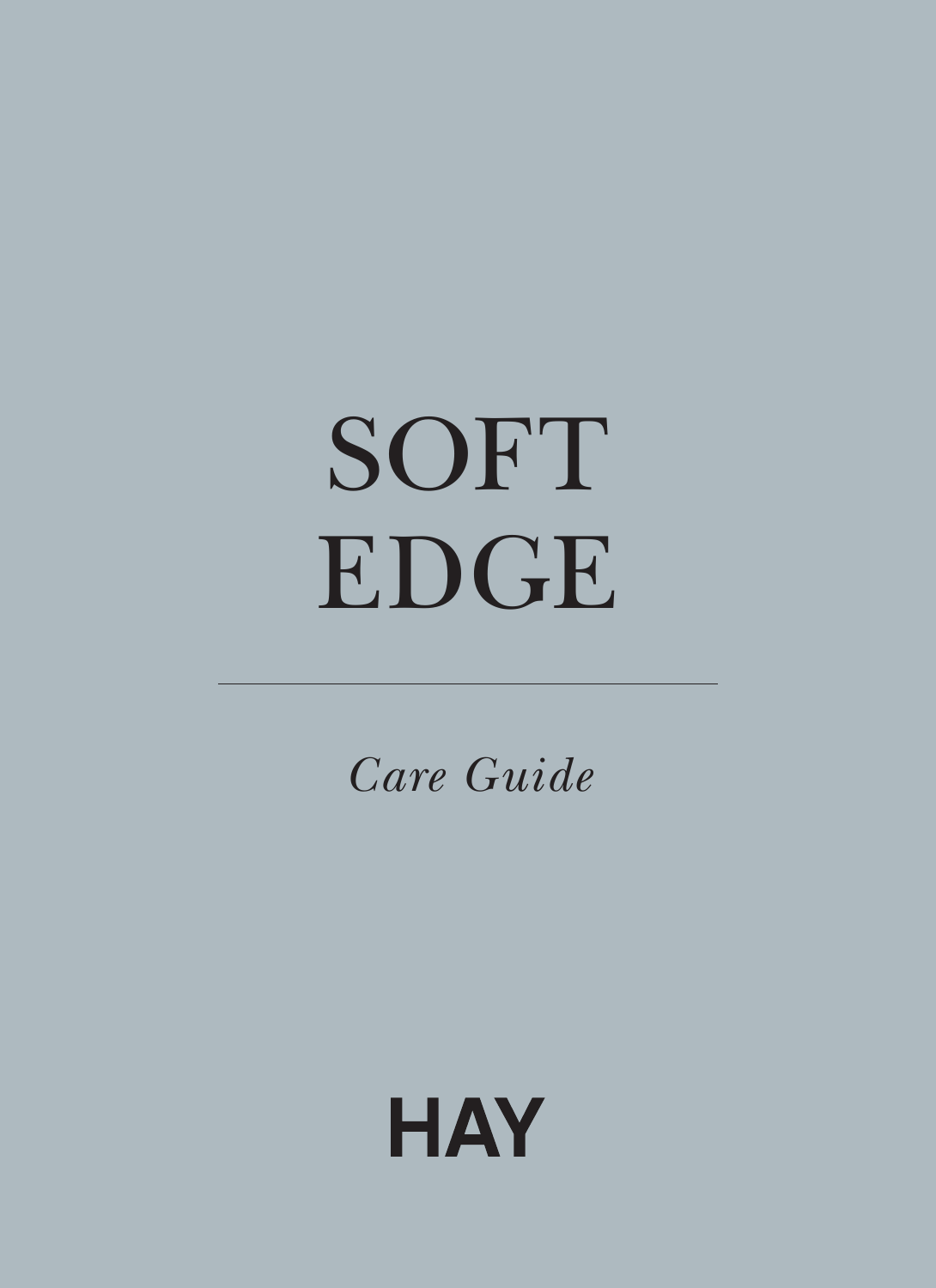## SOFT EDGE

Iskos-Berlin's Soft Edge chair and stool series was originally created by exploring innovative developments in moulded plywood techniques. The Copenhagen-based design duo collaborated with HAY to push the boundaries of industrial moulding, combining strong curves with extreme lightness to create a three-dimensionality that is not normally possible with 2D plywood. All the edges of the ultra-thin, soft-formed seats are bent away from the body, designed to optimise human-centric comfort for constant shifting and movement.

The series has since been extended to include chairs and stools with frames in wood or steel with different finishes, while the seat is available in 2D plywood, upholstery or plastic in different colours.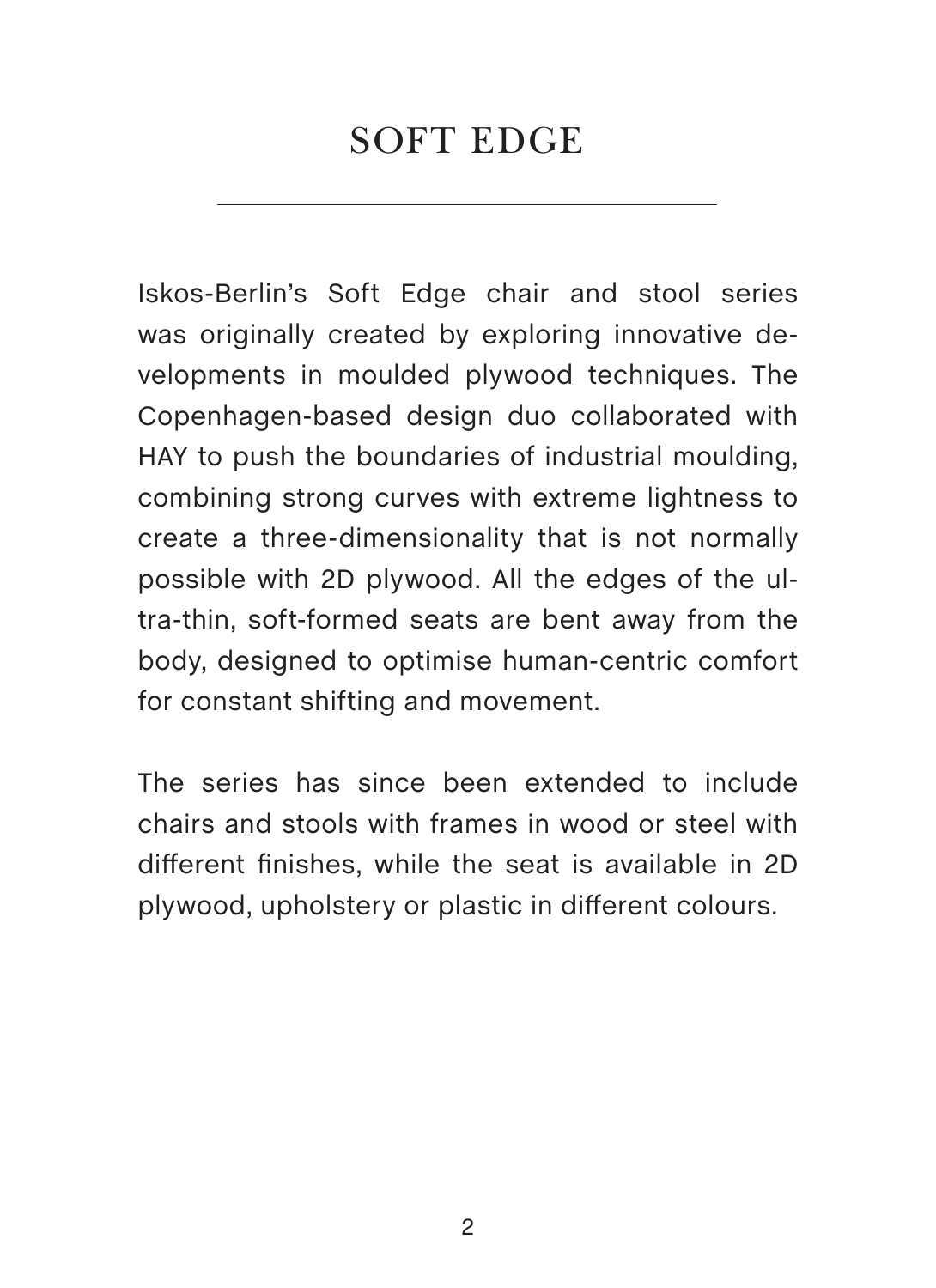## **CAUTION**

**With a little care you can prolong the life of your furniture. Follow the instructions for the materials of your specific product to make sure that it stays in the best shape for as long as possible. \*** 

- − Always remove stains quickly before they can do any permanent damage to the furniture.
- − Avoid placing the furniture in direct sunlight or near a strong heat source to reduce changes. As wood is a natural material, it will change in colour and will patinate over time. HAY only uses top quality fabrics, but all fabrics fade and seams weaken, when exposed to sunlight or strong heat.
- − When you move your furniture, make sure you lift it rather than pulling or pushing it to avoid damaging the floor, legs and mountings.

<sup>\*</sup>The information below is only intended as a general guideline. For more information on how to remove specific stains, please enquire where you bought the furniture.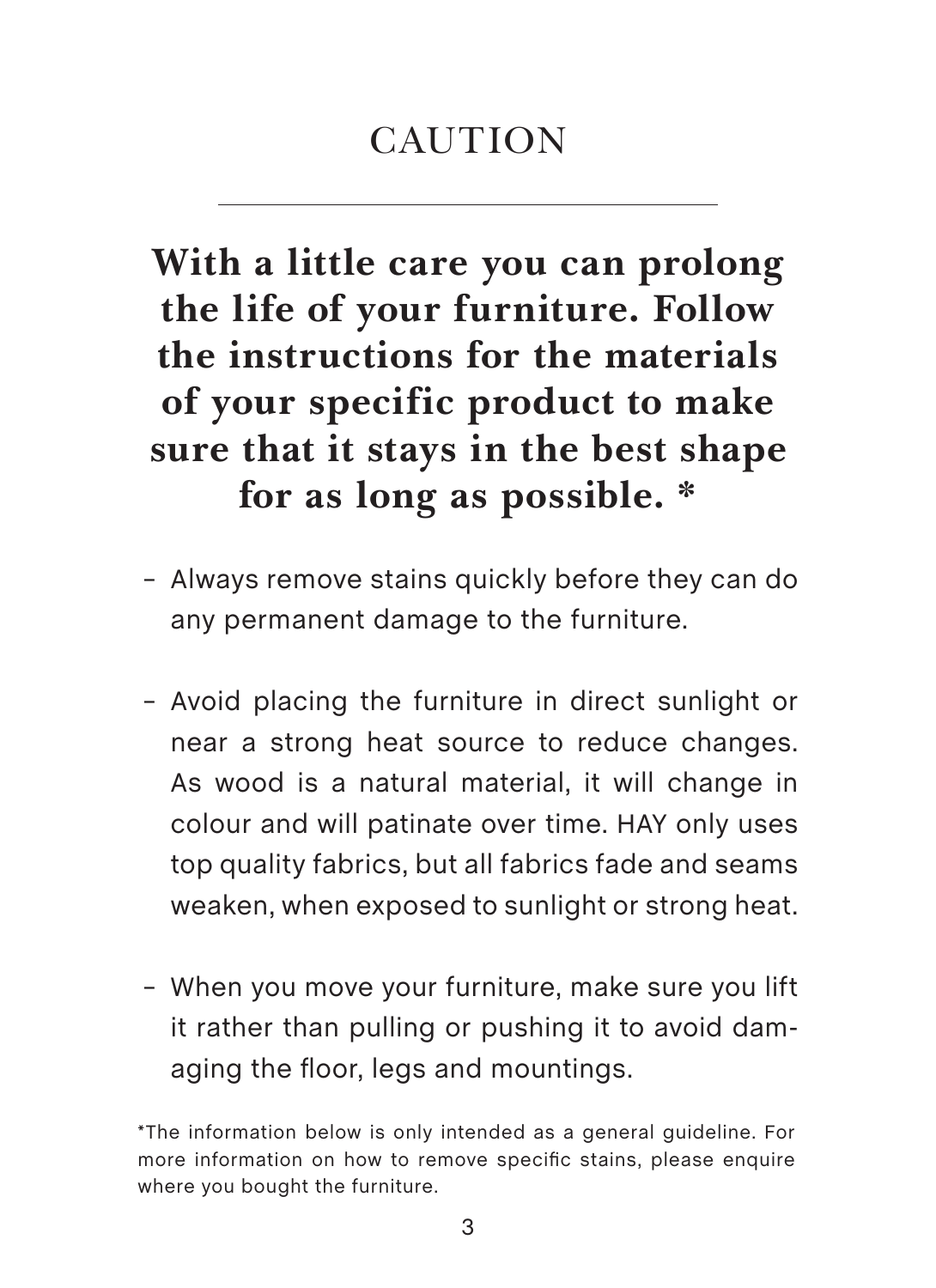- − Avoid improper use such as sitting on the back or armrests, tilting the seats on their back legs, putting your feet on the furniture or standing on it.
- − Be careful not to scratch or damage the surface with sharp objects.
- − Smooth out creases and wrinkles with your hand after use to even out the fabric.
- − Avoid partially covering the surface, for example with, cushions or skins, as colour variances may appear.
- − Check the status of the gliders frequently and if worn down, contact your local retailer to buy replacements. The durability of the gliders will depend on the surface that the chair is placed on.
- − Take care not to scratch the chairs against each other when stacking them. Do not move or drag the chairs around when stacked as the weight will damage the legs.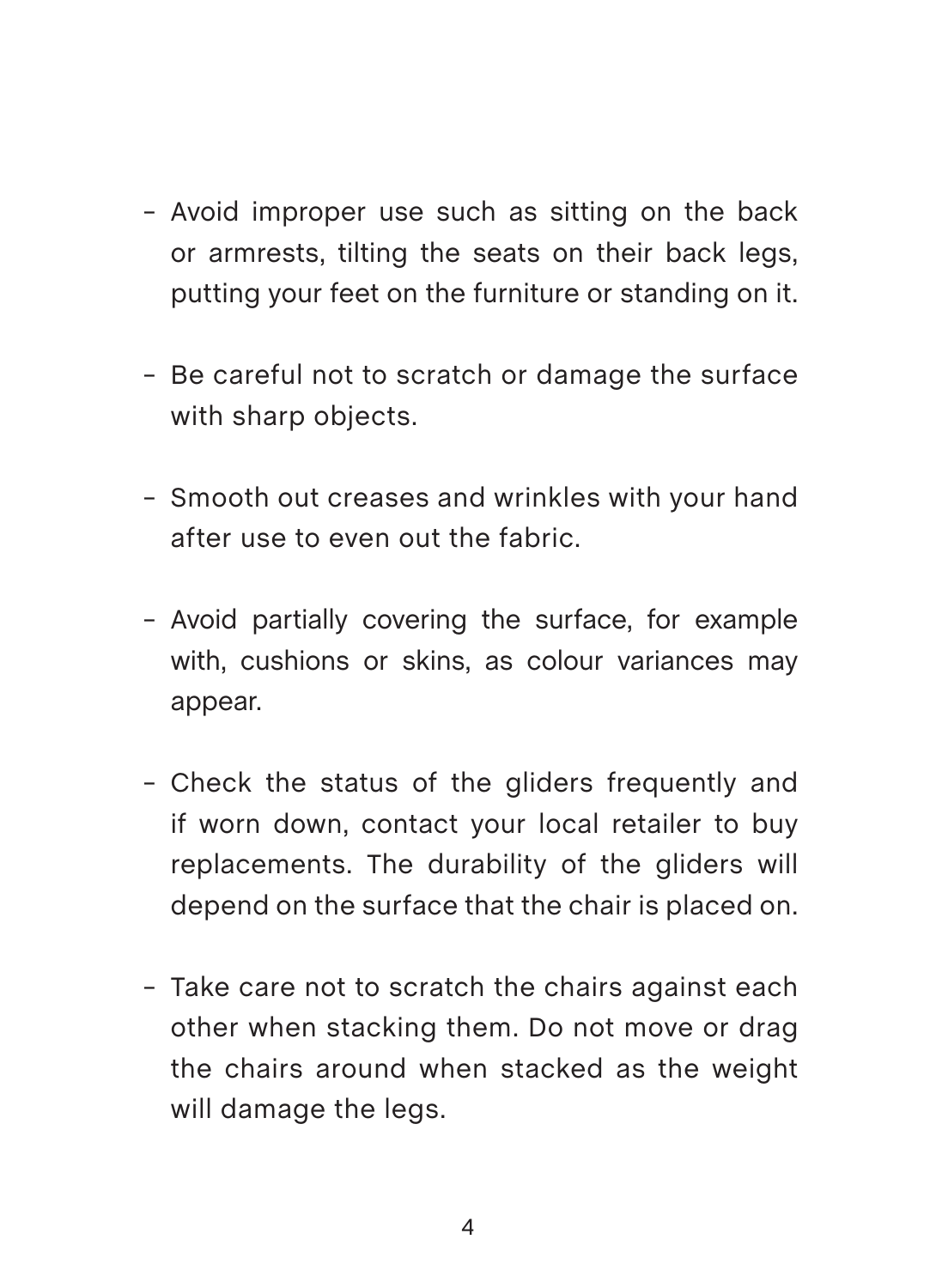## CARE GUIDE

#### **Lacquered or stained wood**

Wipe with a clean cloth wrung in water or in a solution of water and a neutral detergent. Remove soap residue immediately using a clean, dry cloth. If the surface is scratched or appears matt, use a care product suited specifically for lacquered or stained wood.

Avoid using detergents containing silicone, as that would seal the stain in and make subsequent repairs more difficult. Avoid using scouring cream or scouring pads, as they may scratch the surface.

### **Plastic ( polypropylene )**

Wipe with a clean cloth wrung in water or in a solution of water and a neutral detergent. Remove soap residue immediately using a clean, dry cloth. Avoid using scouring cream or scouring pads, as they may scratch the surface. Do not use cleaning products containing alcohol, as they may damage the surface.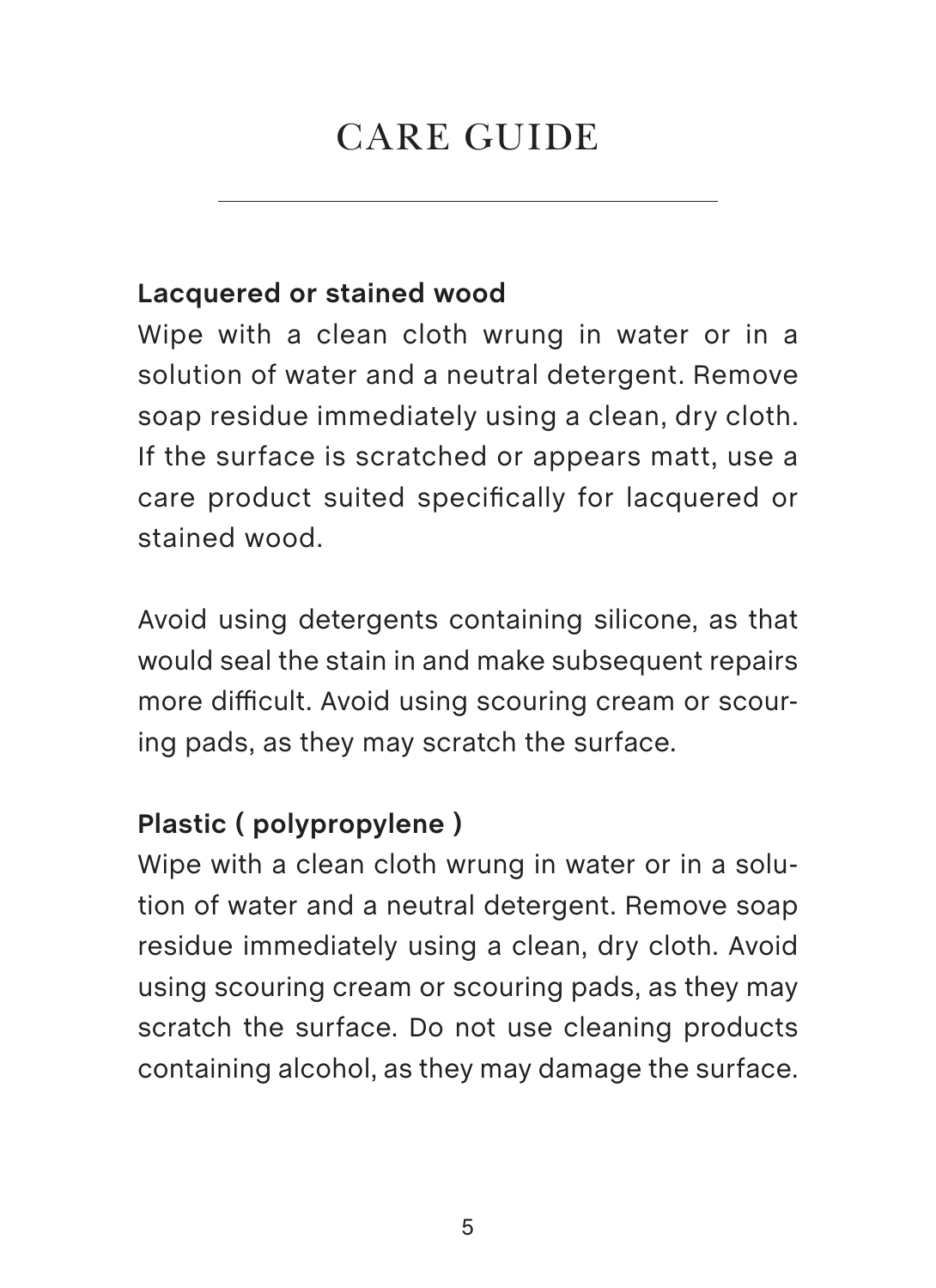#### **Powder coated or chromed steel**

Wipe with a clean cloth wrung in water or in a solution of water and a neutral detergent. Remove soap residue immediately using a clean, dry cloth. Avoid using scouring cream or scouring pads, as they may scratch the surface. White spirit (mineral spirit) can be used to carefully remove stains from chromed surfaces.

#### **Fabrics**

Vacuum the furniture regularly using the upholstery nozzle to remove dust and avoid fluff and pilling. Straighten the fabric with your hands from time to time. Wrinkles in the fabric can be straightened using a steamer. Soak up spilled liquids immediately with an absorbent napkin or cloth by dabbing gently towards the centre of the stain. Never use concentrated detergents or bleach, ammonia, optical brighteners or soap intended for hard surfaces. We do not recommend spot cleaning of individual marks and stains as this damages the fabric and causes colour loss.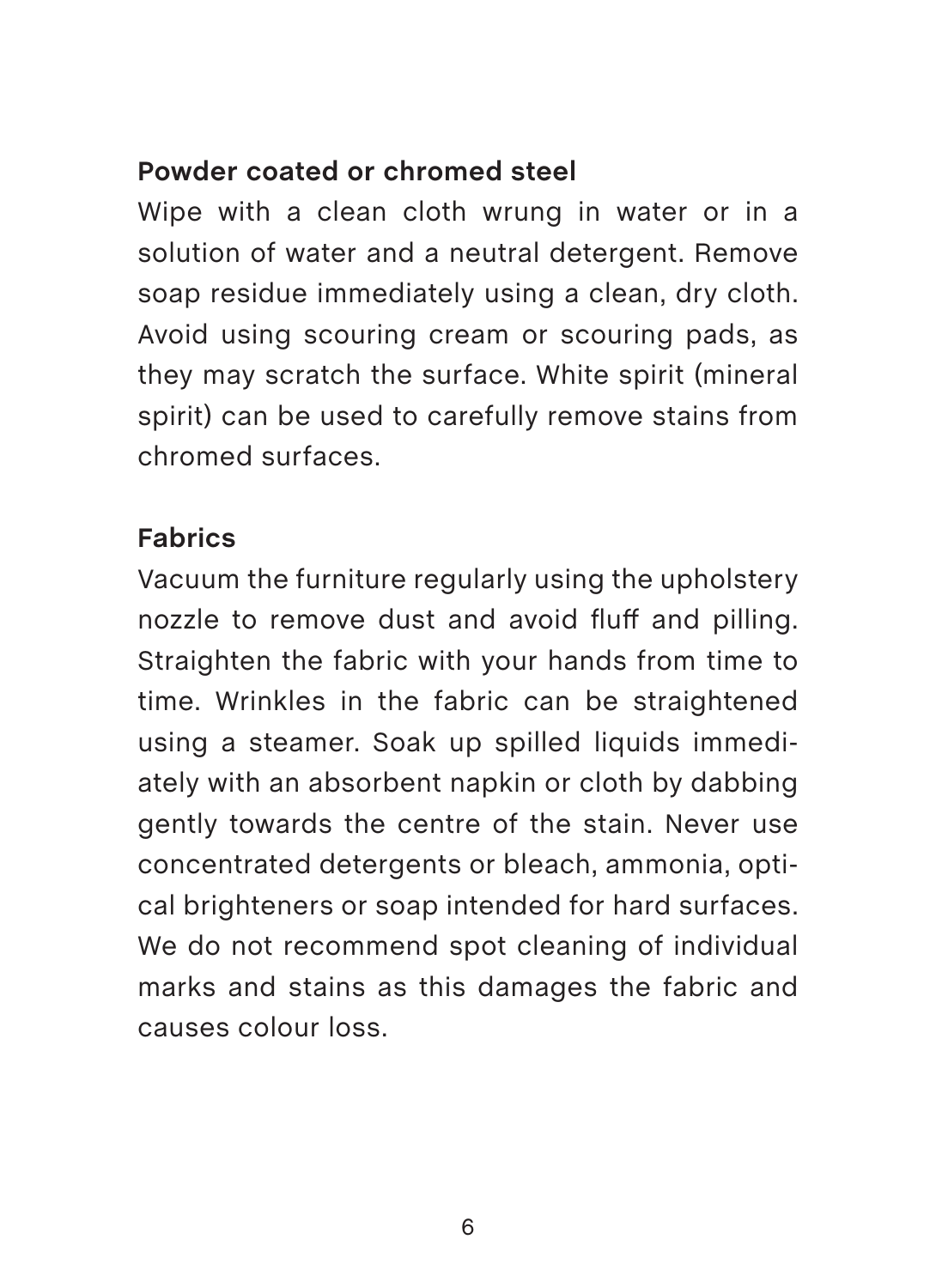On wool fabrics, most stains can be removed with lukewarm water on a clean lint-free cloth. If necessary, add a little neutral detergent. Avoid rubbing the material hard as this could result in loss of colour and damage the fabric. It may also be necessary to use a hairdryer to avoid leaving an water outline. If the stain persist, consult a specialist cleaner.

#### **Velour**

Vacuum the furniture regularly using the upholstery nozzle /or brushing with a soft clothes brush – always in the direction of the nap to remove dust and avoid fluff and pilling. To rejuvenate velour and restore its pile, rub it with a well wrung, slightly damp cloth in the direction of the nap. When you sit on velour fabric, you exert a pressure that forces the nap in different directions. Together with heat, rising air humidity, body moisture and the type of upholstery, this can cause these changes of direction to become fixed, creating a slight change in colour. This is a typical property of velour, and is neither a defect nor a sign of low quality. This effect can be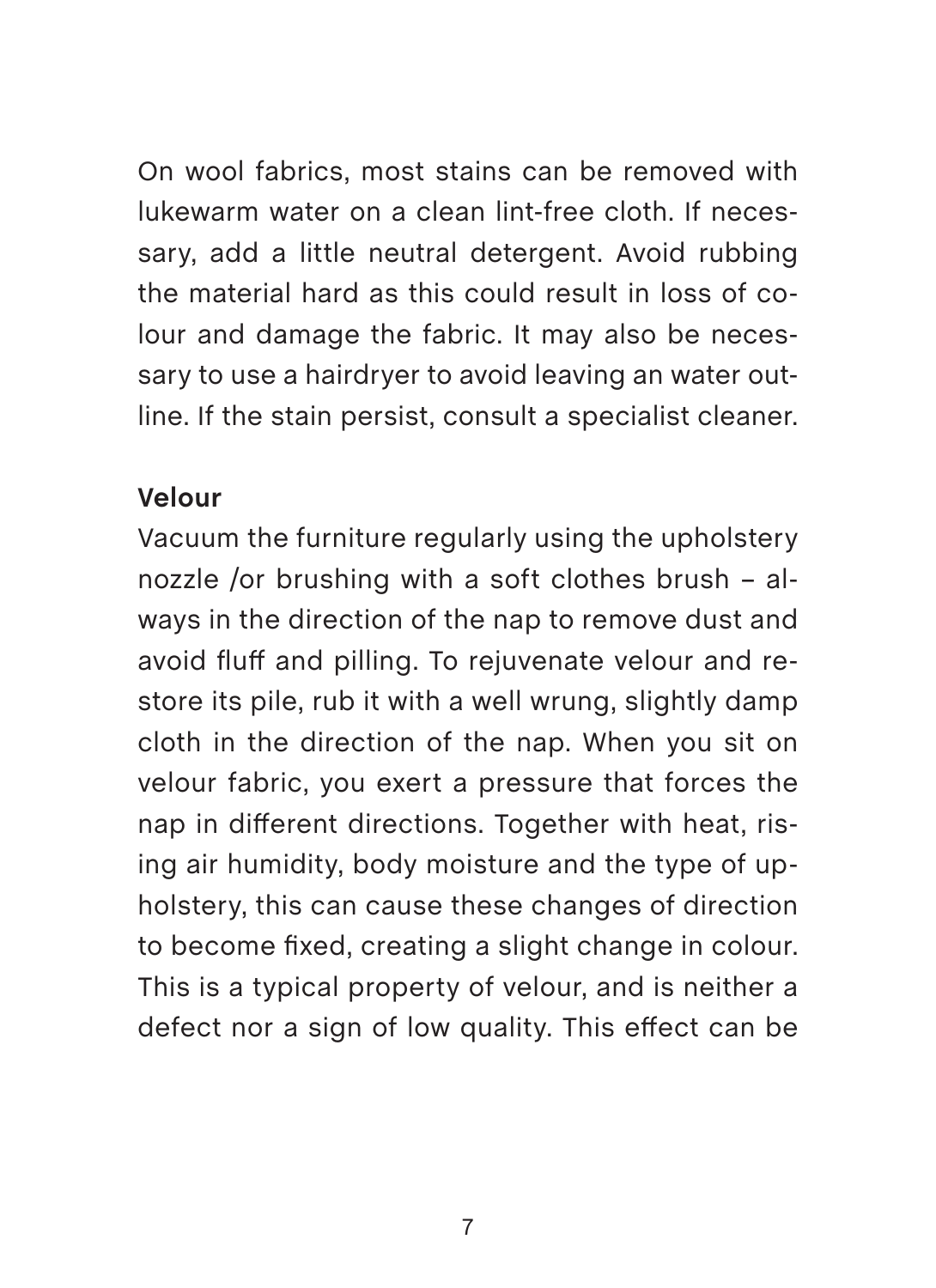removed by applying a damp (not wet) cloth and leaving it overnight, which will restore the pile to its original direction. The upholstered furniture should not be used until it is completely dry. If necessary, a hair dryer can be used at a low temperature setting. The same result can be achieved by steaming or spraying distilled water at a distance of 20 cm from the fabric for a few seconds, before leaving overnight. Care should be taken not to spill large quantities of water on the fabric. It is advisable to treat the whole surface in order to avoid shading. This treatment can be repeated if necessary. After this treatment, the upholstered furniture must be completely dry before it can be used again. A hair dryer at a low temperature setting can be used. To restore the pile to its original direction, please brush with a soft brush.

#### **Aniline leather**

Aniline leather has no or only a light surface treatment to preserve the leather's natural surface and soft touch. All natural markings, such as scars and insect bites, will be visible on aniline leather, which contributes to the leather's exclusive appearance.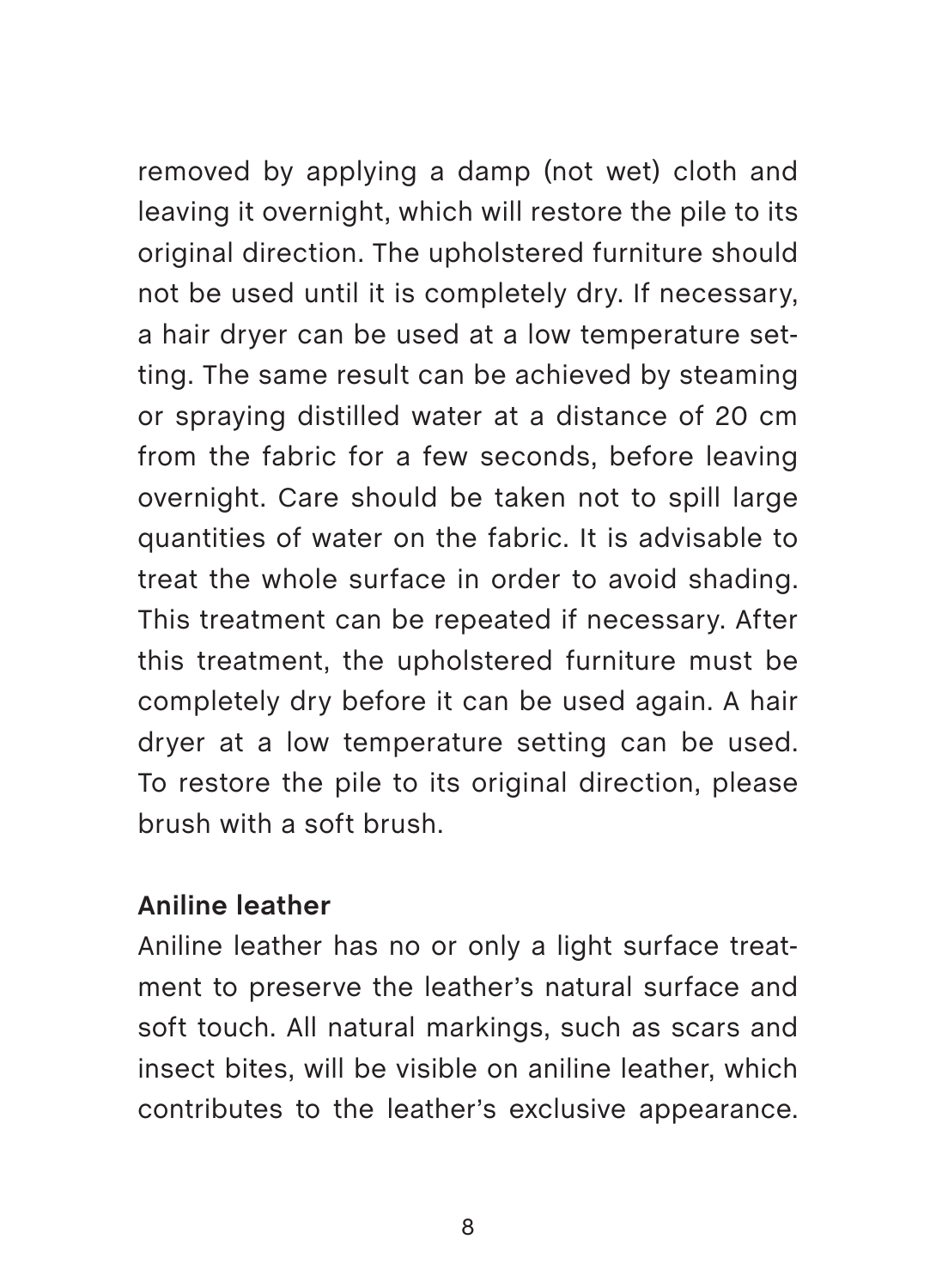This kind of leather is very susceptible to dirt, and over time it will patinate and become slightly darker. Be careful not to scratch the leather. Aniline leather is demanding to maintain, and we recommend that you keep a cleaner and care product suitable for this type of leather at hand. Using water may leave a permanent stain on the surface.

Do not use sharp objects, strong detergents or solvents on the leather.

#### **Semi-Aniline leather**

Semi-aniline leather is a full grain leather with a light top finish. All natural markings, such as scars and insect bites, will be visible on the leather. Vacuum regularly using the upholstery nozzle. Be careful not to scratch the leather. To remove stains, use a clean, lint-free cloth to apply the lather from a solution of water and a neutral detergent or soap flakes or use a special leather care product. Remove soap residue immediately using a clean, dry cloth, and polish gently, using a soft cotton cloth. Avoid pressing liquid into the pores of the leather. Apply a protective lotion two to four times annually to enhance the re